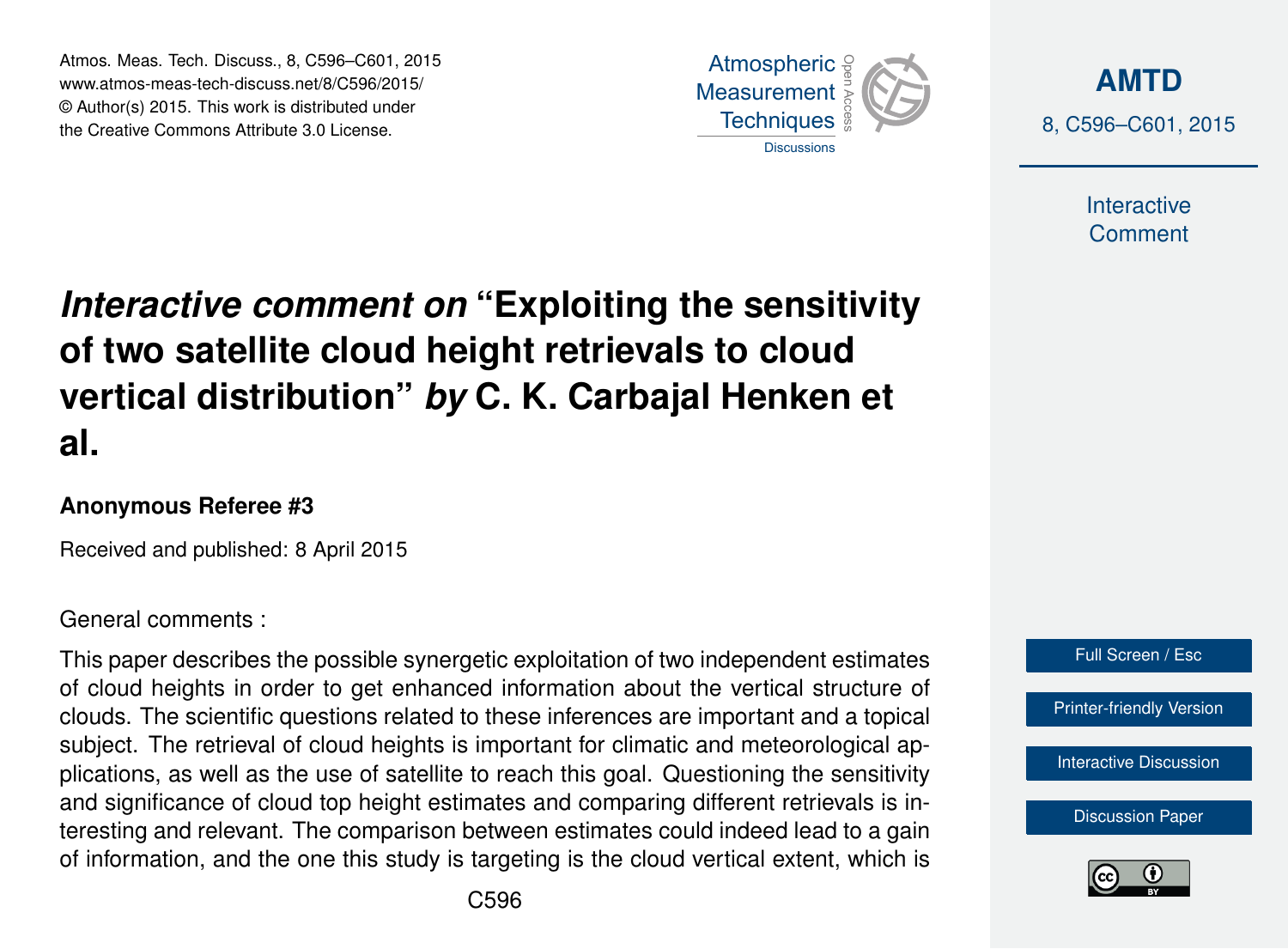arguably a very interesting cloud property to retrieve. The manuscript presents new results and is in the scientific scope of AMT. It consists in a sensitivity study followed by a comparison and a new exploitation of data, applied to a case study, which is interesting. However, while the results presented seem valuable and interesting, their presentation would have benefit from more consistency between the theoretical approach (the sensitivity study, which, in addition, lacks some clarity) and the exploitation of data that uses a new algorithm. Indeed, a previous approach is used and pursued in Section 2 (comparison between HOM and CPR profile assumption), while Section 3 to 6 shows a new exploitation of data coming from a new "out of the blue" algorithm (extension of FAME-C). This inconsistency and lack of explanation gives a sense of some confusion and incompleteness of the study, all the more that what is the done in the sensitivity study in not exactly clear. I would thus recommend major revisions and efforts to make this study more complete and clear.

#### Specific comments

Introduction : Page6, second paragraph and line 9-10 : "In order to maximize the impact of the desired parameter, which is the cloud vertical extent (CVE), on the signal, which is here the difference between the cloud height retrievals, ... " Thus the cloud vertical extent, CVE, is a desired parameter ? What does justify it ? It has not been clear so far in the introduction, and even later in the paper, that CVE is a highly desired parameter. Later it is said on lines 11 to 14 "For this purpose, the FAME-C algorithm was extended to also retrieve the cloud height assuming a single-layer cloud with a geometrical thickness of 20hPa, which can be considered to be close to a solid reflector for optically thick clouds." It is equally not clear in this paper why and how one could benefit from such modeling of the cloud vertical profile to get information about the cloud vertical extent ? I suggest the authors to indicate on page 5, around line 4, that "the enhancement of photon path length" is mainly related to the CVE, and a reference to Ferlay et al (2010) should be given. That is why CVE is a desired parameter. Moreover, Ferlay et al (2010) exploit the same assumption (solid reflector) that

## **[AMTD](http://www.atmos-meas-tech-discuss.net)**

8, C596–C601, 2015

Interactive **Comment** 

Full Screen / Esc

[Printer-friendly Version](http://www.atmos-meas-tech-discuss.net/8/C596/2015/amtd-8-C596-2015-print.pdf)

[Interactive Discussion](http://www.atmos-meas-tech-discuss.net/8/2623/2015/amtd-8-2623-2015-discussion.html)

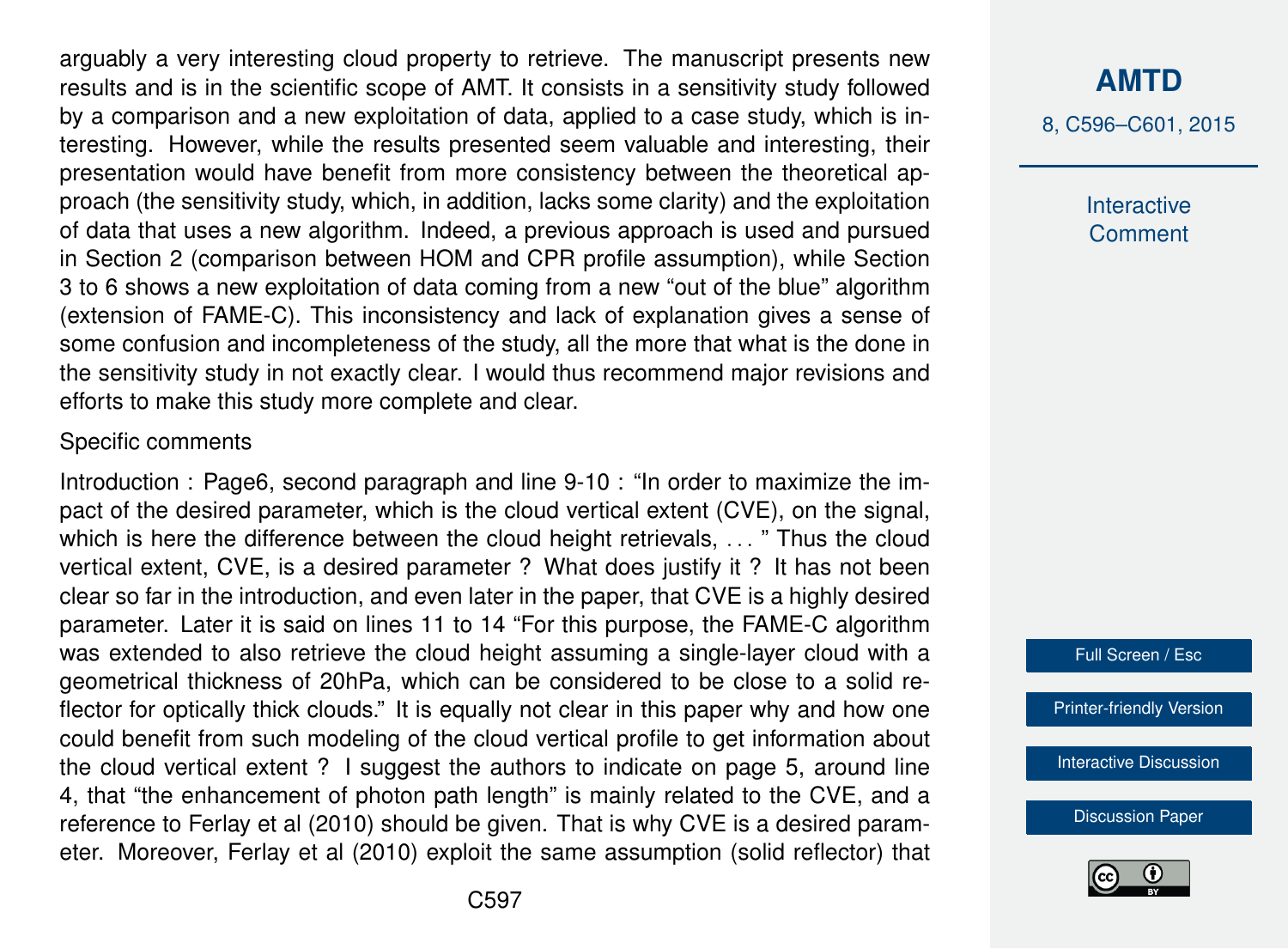is proposed later in this study to get information about the cloud vertical extent. That would help to understand and justify the use of this assumption further in this study. This paragraph, which aim is to present the approach of this study, is finally clear with only one point : that the difference between retrievals should carry information, and that this study will follow this strategy (it is actually done in several algorithms for the detection of multilayer situation for example). It should be said here more clearly that this study will pursue a previous analysis about different sensitivities to a vertical profile (CPR vs HOM) of a cloud layer (with a given CVE ?), and, exploit a new approach (perfect reflector) because the use of it could provide information about the CVE, as it was shown in previous studies (Ferlay et al 2010, Desmons et al 2013).

Section 2 :

The current study and the current section could have helped to answer the following question : is the accuracy of the cloud top pressure retrievals more sensitive to the cloud vertical profile within a given CVE, or to the CVE with a given vertical profile ? It is not clear, in this section, if the author try to address this question or not, for the two retrievals that are AATSR based and MERIS based. It is said that (page7, line 26) two types of CVE profiles are assumed in the simulations. That (page 8, line7), as an additional LUT dimension, each cloud is modeled with varying vertical extents. But it is not clear if, in the result given in Section2, the CVE is a degree of freedom or not. Said differently : HOM-profile and CPR-profile simulations are performed. Are there differences minimized for a CTP which is thus obtained for a fixed CVE, or is the CVE itself a parameter that varies ? After having read several times section 2 and Figures 2 and 3, it is still not clear to me. It is said on page 8 line 25, that "Alternatively, the CGT of the HOM-cloud can be increased." This sentence adds some confusion, and suggests that CGTis not a variable parameter. (a remark : for clarity, the use of CGT can be kept only for monolayer clouds, and CVE for general cloud situations (included multilayer cases)) The comments of Figure 2 (given on page 8, lines 15 to 29 and page 9, lines 1 to 5) make physically sense, but the explanation about the curves in

# **[AMTD](http://www.atmos-meas-tech-discuss.net)**

8, C596–C601, 2015

Interactive **Comment** 

Full Screen / Esc

[Printer-friendly Version](http://www.atmos-meas-tech-discuss.net/8/C596/2015/amtd-8-C596-2015-print.pdf)

[Interactive Discussion](http://www.atmos-meas-tech-discuss.net/8/2623/2015/amtd-8-2623-2015-discussion.html)

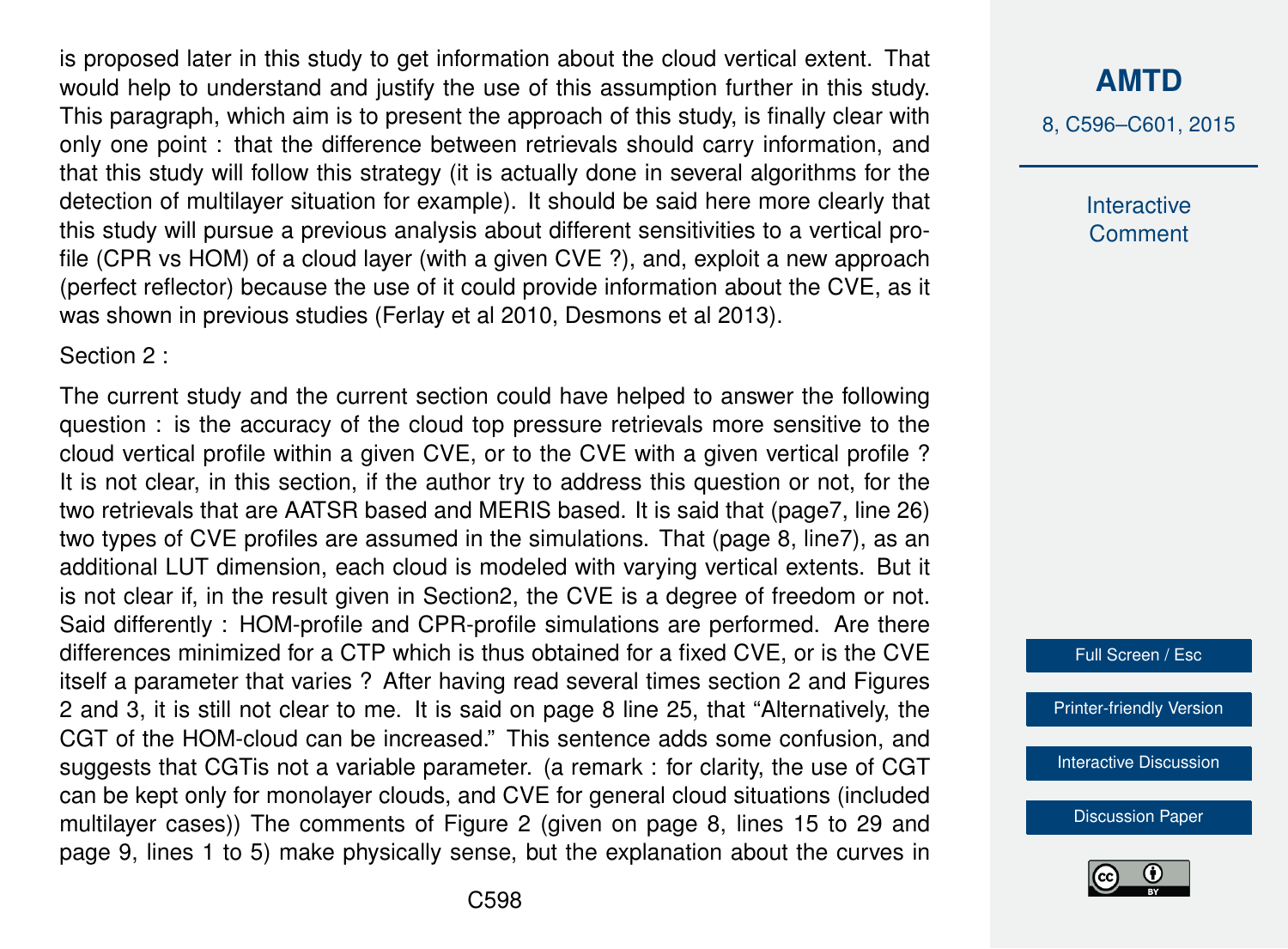Figure 2 can not be understood without more clarity. This lack in clarity makes it also confusing the interest of Figures 3 and 4, as the sensitivity that is given there "was computed by simply applying a linear fit to each line" (page 9 line 8) of Figure 2. My understanding is that Figure 2 gives, with the HOM assumption, a CTP that minimizes the satellite signals simulated with two assumptions about the vertical profile (CPR and HOM profile), but with the same cloud geometrical thickness in the two simulations. Is it the case ? It should be clearly written. Concerning Figure 3 : it gives the sensitivity of the effective MERIS and AATSR HOM-CTP to an increase of CGT of 50 hPa. But how can this sensitivity be understood and used ? This is an "effective" HOM-CTP, "effective" in the sense that it minimizes the difference with the signal simulated with CPR-CTP profile assumption. But isn't CPR-CTP calculation also sensitive to CGT ? So what is the sense of this sensitivity ? I observe that in the rest of study and the data comparison, HOM-CTP estimates are evaluated, but not the "effective" HOM-CTP estimates. And there is no exploitation of the sensitivity of effective HOM-CTP to CGT : an interesting correlation between measured CGT and satellite signals is shown, but it uses AATSR CTH and HOM CTH; this latter comes from a new assumption of solid reflector (SR) (CGT = 20 hPa) for the cloud, having nothing to do with the previously analyzed HOM-CTP assumption. One could wonder why the difference (AATSR CTH - HOM "SR" CTH), which is exploited in Sections 4 and 5 and in Figure 5 is not part of this theoretical sensitivity study : it could have been very interesting to find this correlation in data that come from simulations on one hand, and from measurements on the other hand. And to compare them. More over, there is nothing said about the possible effect of the angular conditions that are chosen in this sensitivity study, conditions that are certainly variable for each satellite measurements compared with the ground based active measurements. Thus, conclusion of this Section (page10, lines 3 to 5) appears poor to me. It is written : "can expect cloud height retrievals from MERIS to be more affected... " With which assumption (HOM, CPR ?) is it demonstrated here ? A link between Section 2 and the rest of the paper should be made.

- On page 7 line 26 to 29 and page 8 line 1 and 2 : It may be useful and convenient for C599

8, C596–C601, 2015

**Interactive Comment** 

Full Screen / Esc

[Printer-friendly Version](http://www.atmos-meas-tech-discuss.net/8/C596/2015/amtd-8-C596-2015-print.pdf)

[Interactive Discussion](http://www.atmos-meas-tech-discuss.net/8/2623/2015/amtd-8-2623-2015-discussion.html)

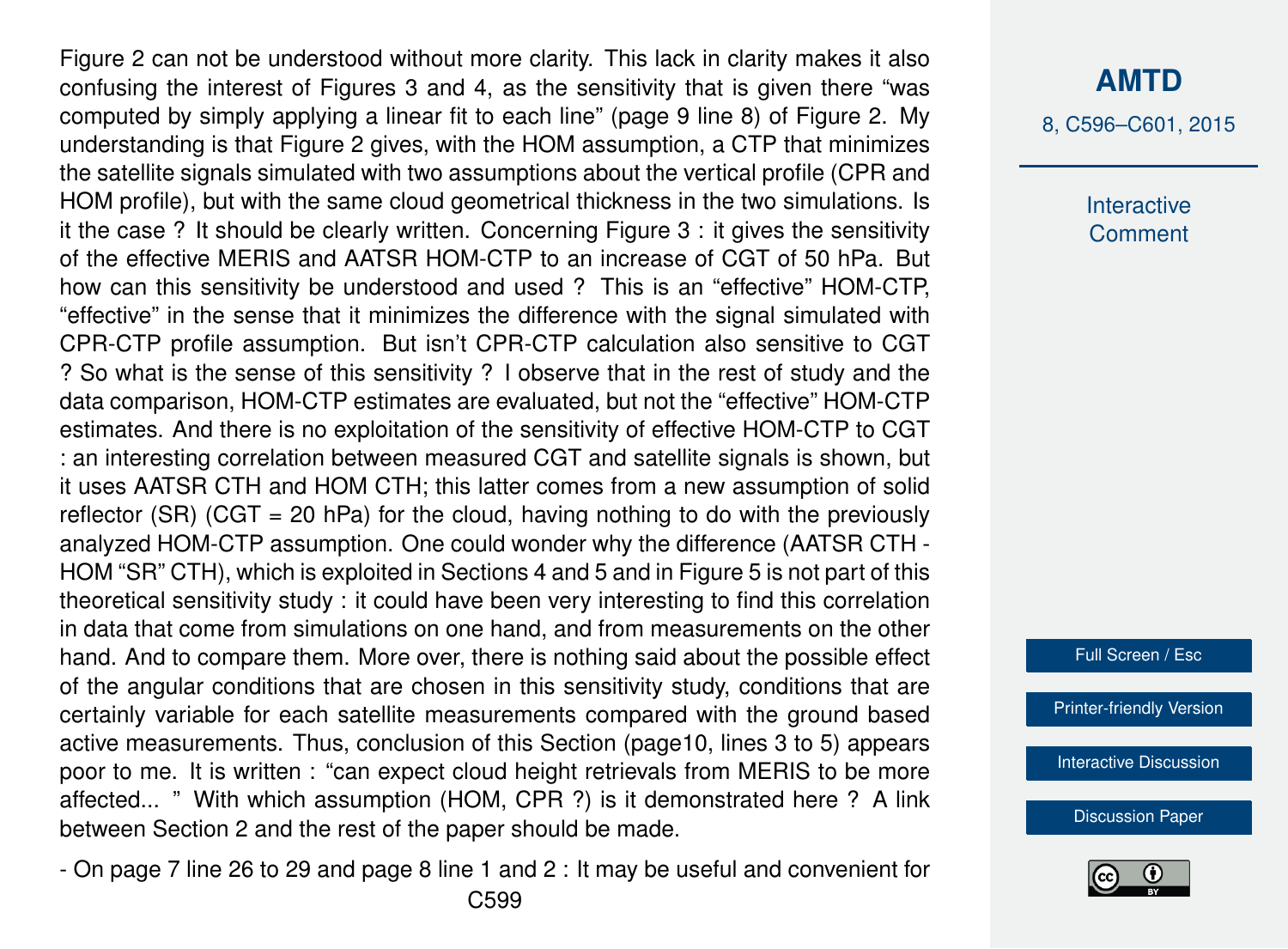the reader to see here again the CPR profile. It should be clear for the reader that the effort to obtain the CPR profile is not part of this study, but comes from Henken et al (2013).

- Page 9, line 22 to 25 : a reference could be given.

Section 3.1 :

Page 10 line 15 and 16 : a reference should be given (how are the two BT used ?) Page 11, line 1 and 2 : the use of the new assumption (thin cloud layer of 20 hPa thickness) should be better introduced (see my previous comment about the paragraph in the introduction). Why one of the ambitions of this section about data comparison is now to investigate the possibility to retrieve the CVE ?

Section 3.2 ·

Just a question to the authors : is it possible to obtain some average cloud profiles from the ground based measurements that are exploited here, and is it possible to compare them with the CPR vertical profile, used as assumption to get AATSR CPR CTH and MERIS CPR CTH ? The consistency or inconsistency between the profiles could be interesting and open discussion.

Section 4 :

On page 4 , line 23 " how is the "cost" defined ?

Section 5 :

Last paragraph of this section, on line 16 of page 14 : the sentence "Indeed, AATSR-CTH shows a negative bias" should be rephrased. The choice of "Indeed" is incorrect, and a reference should be again to the table.

Section 6 :

It is interesting to apply the estimate of CVE on one case study. However, as no

**[AMTD](http://www.atmos-meas-tech-discuss.net)**

8, C596–C601, 2015

Interactive **Comment** 

Full Screen / Esc

[Printer-friendly Version](http://www.atmos-meas-tech-discuss.net/8/C596/2015/amtd-8-C596-2015-print.pdf)

[Interactive Discussion](http://www.atmos-meas-tech-discuss.net/8/2623/2015/amtd-8-2623-2015-discussion.html)